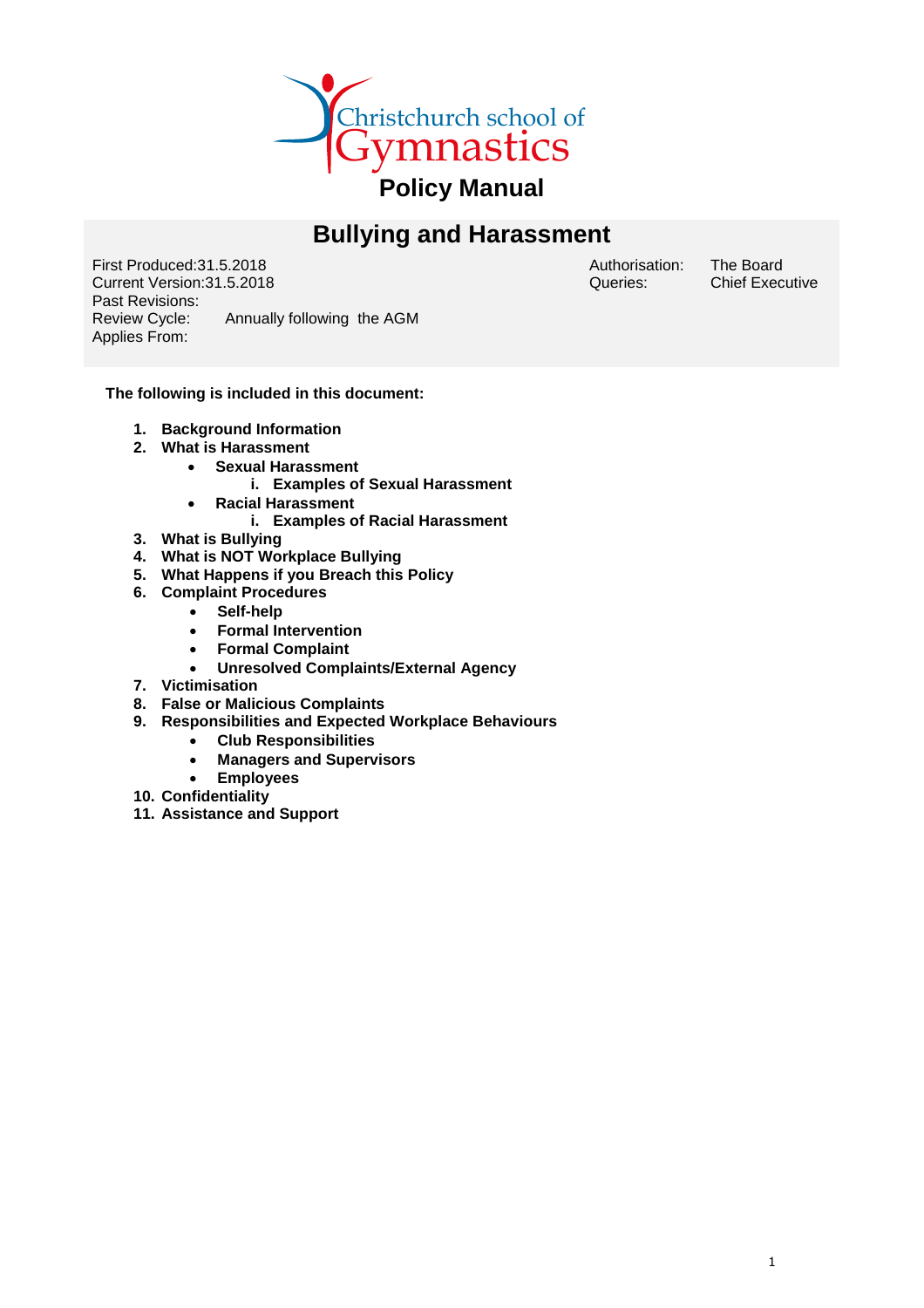## **1. BACKGROUND INFORMATION**

Christchurch School of Gymnastics (CSG) is committed to providing a workplace that is free from any form of harassment, discrimination or bullying, whether it be sexual, racial or any other form of discrimination or harassment.

There may occasional differences in opinion, conflicts and problems in working relations but when behaviour is unreasonable and/or offends or harms employees, then it may amount to workplace bullying or harassment.

## **Workplace bullying or harassment is unacceptable at CSG and will not be tolerated.**

If any employee experiences harassment or bullying they will be encouraged and supported to have the matter resolved. Harassment or bullying complaints will be taken seriously and investigated fairly, promptly and confidentially. Both the complainant and the person being accused of any unwanted behaviour are entitled to seek advice and support before or during this process.

Employees found to have been in breach of this policy will be subject to appropriate disciplinary action up to and including possible dismissal. A breach of this policy may also amount to a breach of other CSG policies such as the CSG Code of Conduct.

Managers and supervisors are responsible for ensuring that proper standards of conduct are maintained in the workplace and that employees understand that harassment or bullying will not be tolerated. In addition, managers and supervisors are responsible for ensuring that any person complaining of harassment or bullying is not victimised.

Employees are responsible for ensuring their behaviour is consistent with a harassment and bullying free working environment.

#### **This policy is applicable to all CSG employees and any contractors or temporary staff engaged to work at CSG.**

## **2. WHAT IS HARASSMENT**

Harassment is when a person is subjected to behaviour that is unwelcome or offensive to them and that, either by its nature or through repetition, has a detrimental effect on that person's employment, job performance or job satisfaction.

It is important to note that it does not matter whether you intend to harass someone or not, it is how others perceive the behaviour that is relevant. Harassment can be a one-off incident or can be repeated behaviour.

Harassment based on the following (but not limited to) is unacceptable and unlawful:

- Race, colour, national or ethnic background
- Sex
- Marital or family status
- Pregnancy or potential pregnancy and childbirth
- Sexual preference/orientation
- Age
- Disability, including physical impairment or illness
- Psychiatric illness, intellectual disability or impairment
- Physical features
- Religious or political belief, opinion or activity

#### **Sexual Harassment**

Sexual harassment occurs where a person makes a request of anyone else for sexual intercourse, sexual contact or other form of sexual activity if that request is accompanied by either a promise of some kind of preferential treatment, or a threat (or implied threat) of some kind of detrimental treatment.

It is also sexual harassment to subject another person to behaviour that is unwelcome or offensive to that person and has a detrimental effect on that person's employment, job performance or job satisfaction, through:

- The use of language (written or spoken) of a sexual nature;
- The use of visual material of a sexual nature; or
- Physical behaviour of a sexual nature

Sexual harassment is unlawful. It is prohibited at the workplace, during working hours and at work-related activities such as training courses, conferences, field trips, work functions and Christmas parties.

Sexual harassment is not behaviour which is based on mutual attraction, friendship and respect. If the interaction is consensual, welcome and reciprocated it is not sexual harassment.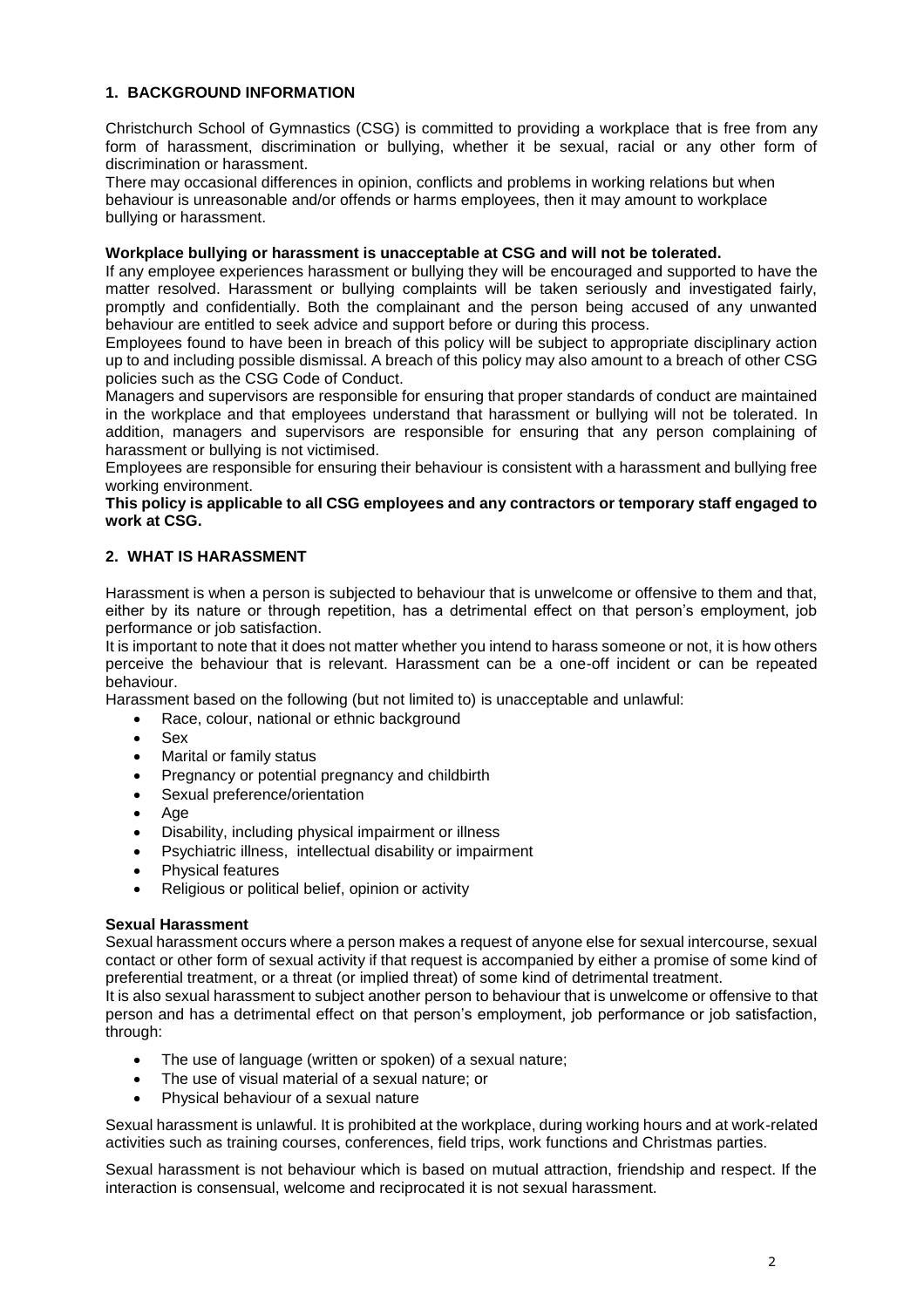## **Examples of Sexual Harassment (include but not limited to)**

Sexual harassment in the workplace can take many forms. Some examples of behaviour that may constitute sexual harassment are;

- Unnecessary, unwelcome physical contact such as patting, brushing up against a person, touching, kissing, hugging against a person's will
- Displays of offensive or suggestive communications such as posters, cartoons, pin-ups, memos, voice mail, email, faxes, texts, computer screen savers, or downloading inappropriate material from the internet
- Repeated unwelcome requests to go out or sexual propositions
- Making fun of someone about a person's alleged sexual activities or preferences
- Sexual or smutty jokes (e.g. use of humour based on sexual innuendos)
- Intrusive questions about a person's private life or body
- Unwelcome social attention or telephone calls or contact at work or home
- Offensive hand or body gestures
- Offering benefits in return for sexual favours
- Threatening a person's career or remuneration if sexual favours are refused
- Leering (suggesting staring) at a person

## **Racial Harassment**

Racial Harassment occurs when a person uses

- language (written or spoken),
- visual material; or
- physical behaviour

that expresses hostility against or brings into contempt or ridicule another person on the grounds of their race, colour or ethnic or national origins; is hurtful or offensive to that person; and has a detrimental effect on that person's employment, job performance or job satisfaction.

Racial harassment is unlawful. It is prohibited at the workplace, during working hours and at work-related activities such as training courses, conferences, field trips, tours, work functions and Christmas parties.

## **Examples of Racial Harassment (include but not limited to)**

Racial harassment in the workplace can take many forms. Some examples of behaviour that may constitute racial harassment are;

- Threats, insults, name calling or bullying
- Campaigns of hate, silence, isolation or segregation
- Making offensive remarks about a person's race or nationality
- Mimicking the way a person speaks i.e. if they have an accent
- Making fun of a person or making jokes about their race, nationality, ethnicity or colour

## **3. WHAT IS BULLYING**

Workplace Bullying is repeated and unreasonable behaviour directed towards another worker or a group of workers that creates a risk to health and safety.

Repeated behaviour refers to the persistent nature of the behaviour and can involve a range of behaviours over time. Unreasonable behaviour means behaviour that a reasonable person, having considered the circumstances, would see as unreasonable, including behaviour that is victimising, humiliating, intimidating or threatening.

Single incidents of unreasonable behaviour are not generally considered to be workplace bullying. However, a single incident can amount to harassment or to a serious breach of our health and safety policy and accordingly will not be tolerated.

Workplace bullying can occur between a worker and a manager or supervisor, or between co-workers. Bullying behaviour can range from very obvious verbal or physical assault to very subtle psychological abuse. Examples of bullying behaviour may include (but not limited to)

- Physical or verbal abuse
- Yelling, screaming or offensive language
- Excluding or isolating employees
- Repeated put-downs, malicious gossip
- Psychological harassment
- Inappropriate use of social media
- Intimidation
- Assigning meaningless tasks unrelated to the job or giving employees impossible tasks
- Deliberately changed work rosters to inconvenience particular employees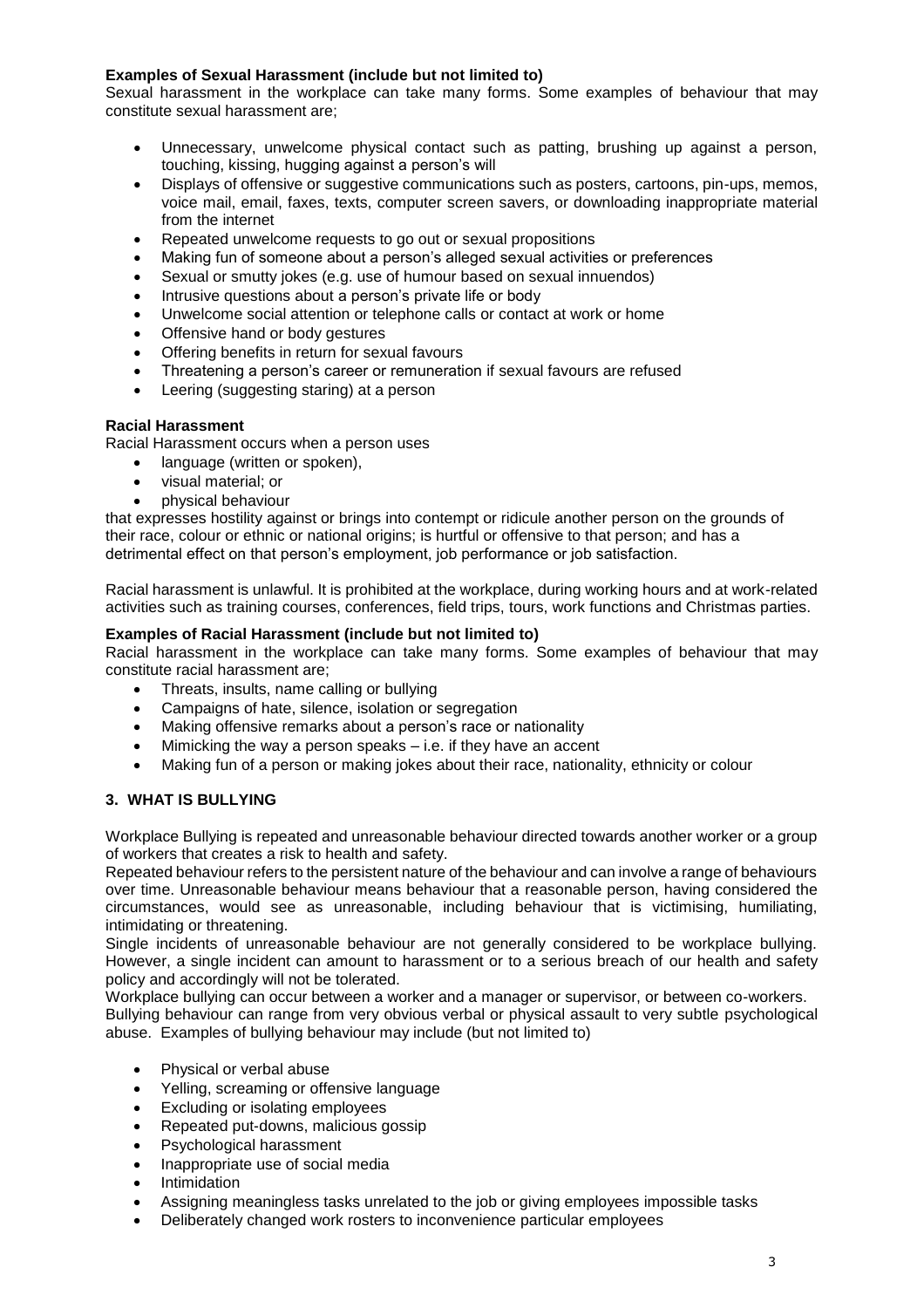Undermining work performance by deliberating withholding information vital for effective work performance

It is important that you do not ignore circumstances where you feel you are being bullied, thinking it will go away. Ignoring the behaviour could be wrongly interpreted as approval by the person causing the bullying.

## **4. WHAT IS NOT WORKPLACE BULLYING**

Bullying is not:

- Reasonable steps taken by managers or supervisors to direct and control the way we work. For example (but not limited to)
	- o Issuing lawful and reasonable work directions
	- o Setting reasonable performance goals, standards and deadlines
	- $\circ$  Informing an employee about unsatisfactory work performance in an honest, fair and constructive way
	- $\circ$  A performance management process or taking disciplinary action, which may include warnings, suspension or termination of employment
- An interpersonal dispute
- One off or occasional instances of forgetfulness, rudeness or tactlessness

Bullying is unlawful under employment legislation, the human rights act and health and safety legislation.

## **5. WHAT HAPPENS IF YOU BREACH THIS POLICY**

Employees who breach our 'Harassment and Bullying in the Workplace' policy may be subject to disciplinary action up to and including dismissal.

Contractors who breach this policy can expect that their agreements with CSG will be terminated.

#### **6. COMPLAINT PROCEDURES - WHAT TO DO IF YOU FEEL SOMEONE IS HARASSING OR BULLYING YOU.**

All employees are entitled to object to harassment or bullying and complain when it occurs. You may choose to resolve the concern or complaint in one or more of the following ways -

## **Self-help**

Speak to, or write to the person. Tell them that you find the behaviour offensive, why you find the behaviour offensive and ask them to stop.

You may want to seek confidential advice from another staff member, Staff Advocate, CEO, a Code Manager, Health and Safety representative, or another trusted person, on how best to handle the situation. Sometimes this is all that is required to put an end to the matter. The person may not be aware that their behaviour is upsetting or intimidating and they may stop immediately when they are told. Make a note of the date/time and content of your conversation.

This option is only useful where you feel that you prefer to deal with the issue in this way and that you are confident in approaching the person and confident that this approach will help.

#### **Informal Intervention**

If you do not feel comfortable dealing with the issue through "self-help" for example because of the relationship between the two individuals and/or power inequities or because you are too embarrassed or upset to approach the person directly then the "informal intervention" process may be appropriate. This process may also be appropriate if you have tried the "self-help" option but it was not successful. You can approach your Staff Advocate, CEO, Code Manager, Health and Safety representative, or another trusted person for help and have a confidential meeting to discuss the situation. You will need to provide full details of the alleged harassment or bullying.

In order to help to resolve the situation informally, the person you have approached will want to:

- Clarify with you what has happened
- Ask what you need to be able to address the situation and how you would like to see the situation resolved
- Talk about the complaint to the person who is being complained about
- If there is agreement on what has happened and what will fix the situation, the issue can be resolved quickly and confidentially

They will also be able to assist you in determining whether an outcome on an informal basis can be achieved or whether a formal investigation is required regarding the allegations made.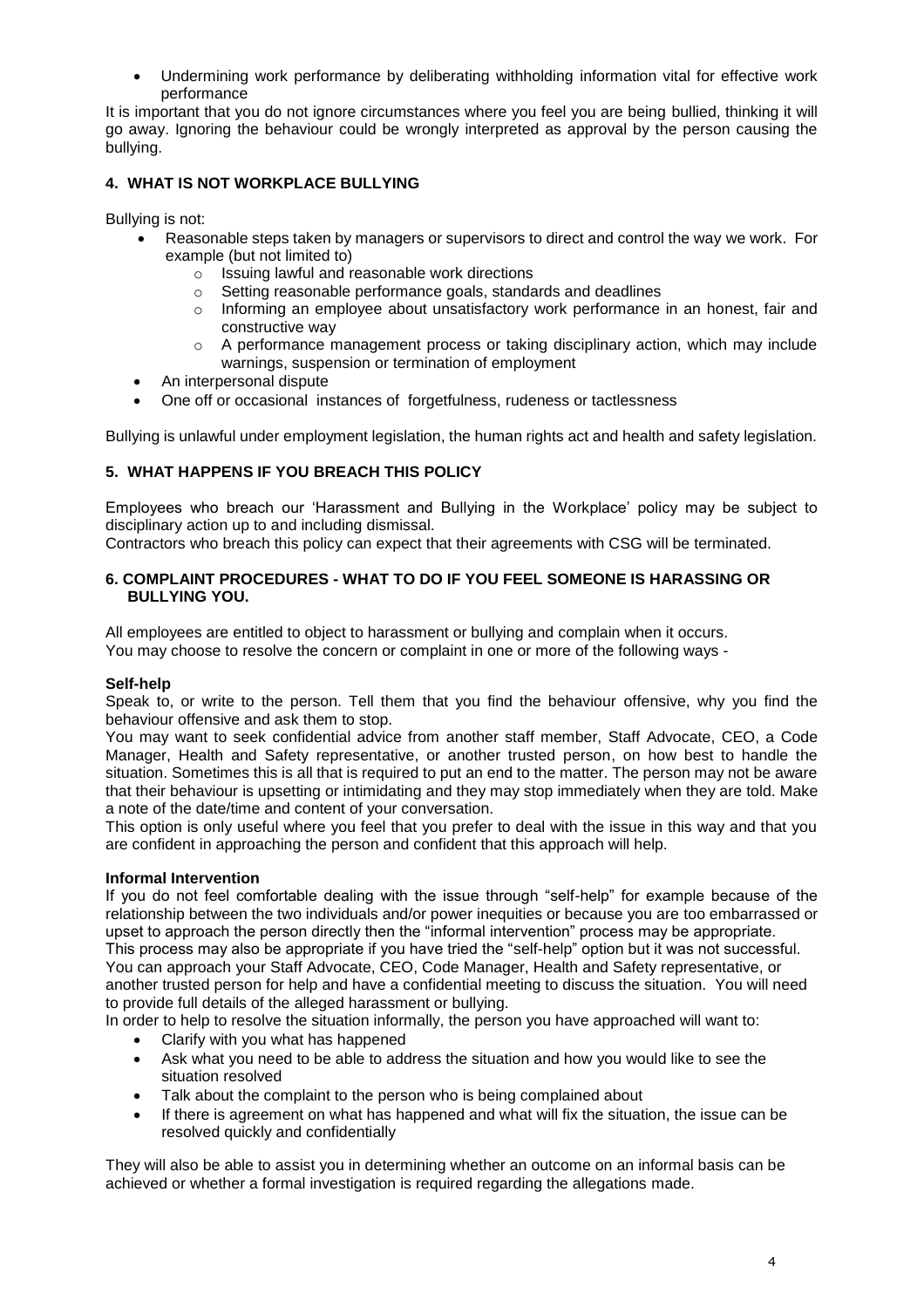## **Formal Complaint**

Sometimes the "self-help" or "informal intervention" methods are not appropriate because;

- These options have already been used to no avail
- The allegation of discrimination, harassment or bullying is of a more serious nature
- You wish to resolve the issue in a more formal manner

If you wish to make a formal complaint:

- Ask your Staff Advocate, CEO, Code Manager, Health and Safety representative, or another trusted person to assist you in making a complaint
- CSG will carry out an investigation into your complaint promptly and fairly
- While it is preferred that a formal complaint should be made in writing (formal complaint form can be found in the CSG Policy Manual), this will not preclude the investigation of a complaint which has been made verbally
- An independent investigation officer may be appointed in some circumstances, at our discretion. Alternatively, we may investigate the matter internally
- The manager overseeing the complaint will contact the person the allegations are being made against to notify them about the nature of the complaint, the process to be followed, the time of any interview, the timeframe for the investigation, the requirement for confidentiality and nonvictimisation, the possible consequences and their right to have a support person
- The person investigating the complaint will interview relevant parties to the complaint and review any relevant documents
- If the person investigating the complaint considers that the complaint may be well founded, disciplinary action may be taken. Disciplinary action up to and including dismissal is a possible outcome. Any disciplinary investigation will be carried out in accordance with the CSG Code of **Conduct**
- If the investigation reveals that the complaint is malicious, disciplinary action may be taken against the complainant

For most instances of bullying or harassment, it will be preferable to resolve the situation within CSG. If you feel your complaint is unresolved the Chair of the Board or a Board member should be contacted or you can make a formal complaint to an external agency such as Gymnastics NZ.

You may also be able to seek advice and assistance from external agencies such as the Employment Relations Authority, the Human Rights Commission, the Race Relations Office or WorkSafeNZ.

## **7. VICTIMISATION**

It is both unlawful and against company policy for an employee to harass or otherwise victimise or retaliate another employee because he or she has;

- Lodged a complaint of harassment or bullying or
- Assisted in the investigation of a complaint

Victimisation will not be tolerated under any circumstances. Employees who engage in victimisation of other employees, may be subject to disciplinary action up to and including dismissal.

## **8. FALSE OR MALICIOUS COMPLAINTS**

Where a false and malicious complaint is made, persons making that complaint may be subject to disciplinary action.

## **9. RESPONSIBILITIES AND EXPECTED WORKPLACE BEHAVIOURS**

#### **Club Responsibilities**

- Actively look for ways to create a positive workplace. Ensure workplace values are clear
- Train key staff to receive bullying and harassment reports and give support and advice
- Openly discuss bullying in both formal and informal settings and provide information and training about it
- Identify workplace factors that contribute to bullying and ensure controls are in place
- Provide staff who believe they have been bullied, with a range of options to resolve the issue. Where appropriate, promote the idea of low key solutions before formal action with an aim to repair the working relationship and promote positive workplace values
- Ensure workplace processes and systems are fit for purpose and regularly reviewed
- Have regular staff surveys on workplace culture

#### **Managers and Supervisors**

It is the responsibility of all Managers and Supervisors to ensure that all employees are treated fairly and